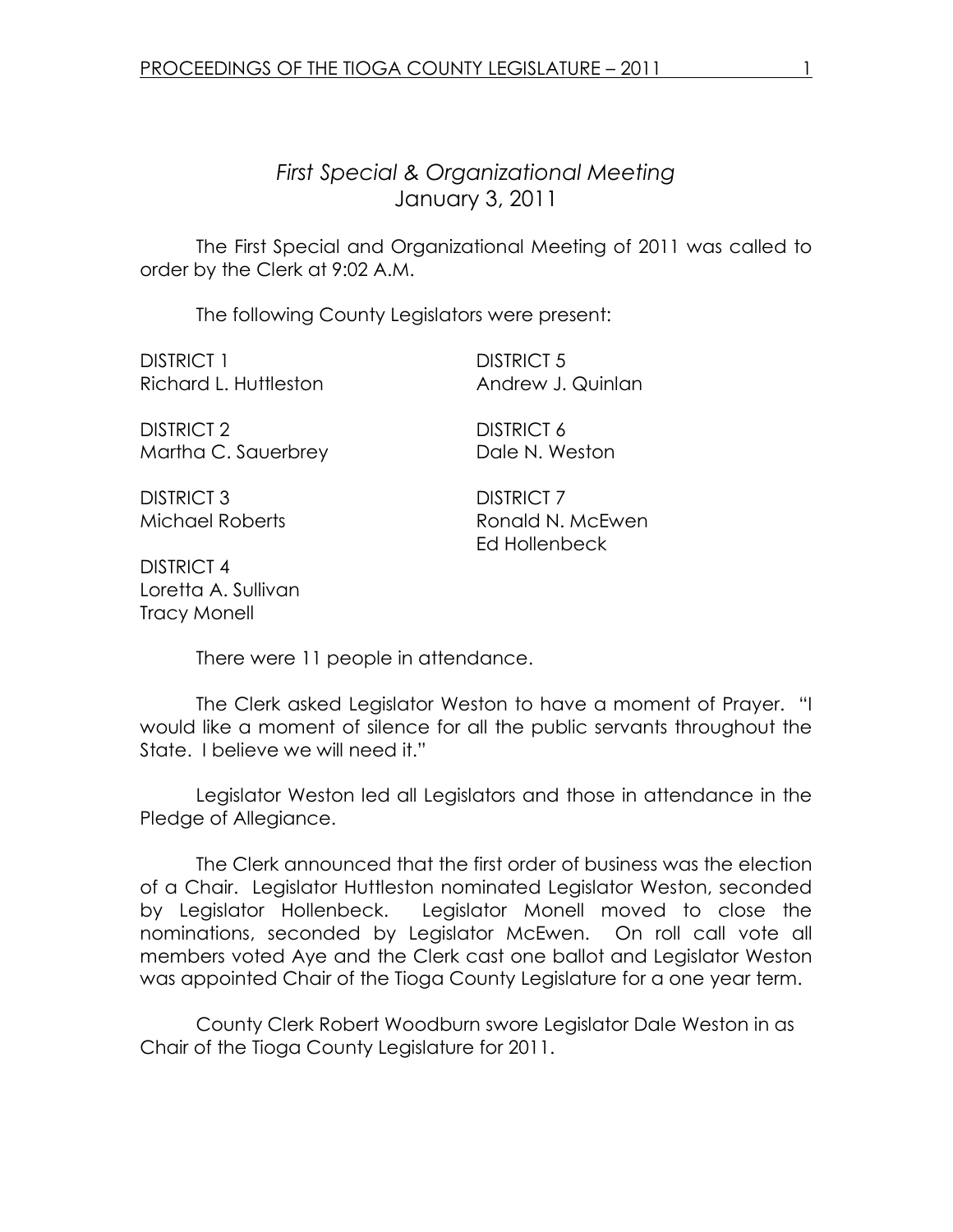Chair Weston spoke. "Before I say anything else, I must tell you that given the challenges of these times facing this office, I think this event might be very similar to a prisoner looking out from his cell window watching people build his scaffold.

"Thank you and welcome everyone to the first session of the Tioga County Legislature in 2011. At the time I say thanks to you, the Legislators, for my nomination to the position of Chairperson. We as a Legislature in 2010 made good on our promises for the year by using harsh cost cutting measures. These measures were derived from a list of 53 suggestions submitted by department heads, other Tioga County employees, Legislators, and involved citizens of the County. Without the support and ideas of the aforementioned group we could not have accounted for \$500,000 in savings for the year last year. In the 2011 budget those savings will amount to 1.5 million dollars.

 "Unfortunately this seemingly large amount of savings will not be enough to offset the increasingly large cost of pensions and healthcare, two areas of greatest impact to our budget. So we are right back to where we started in 2010 excepting that we have used up many of the 53 measures of potential savings.

 "On a brighter note, this year's 2011 budget is history. We are okay for the year if all the promises the State have made come to fruition. On the darker side, it is next year that we have to worry about. Our budget is approximately 93 million dollars, 15 million of which we have control. We saved about 1.5 million dollars or 10% of what we have to work with. I would ask that the State to save us 10% by cutting 8.5 million dollars of our mandated programs required of Tioga County. Simply said, "Let the State reduce our mandated spending by the same amount we have had to sacrifice from our own programs."

 "That is enough of my finger pointing for the day. Back to reality. How do we fund the 2012 budget? We need money to do this. From where does it come? Sales tax, we have no control over what we get for sales tax, hope for the best. Property tax, increase the amount, probably not a popular idea. Bonding, which we have done. We have bonded out for three years in our capital projects. We can take money from the fund balance. We can cut our anticipated expenses through loss of employees, wage freezes, loss of benefits, loss of services, consolidation, closing bridges. These are just a myriad of different ways that this whole problem still has to be attacked if we are trying to keep the budget down.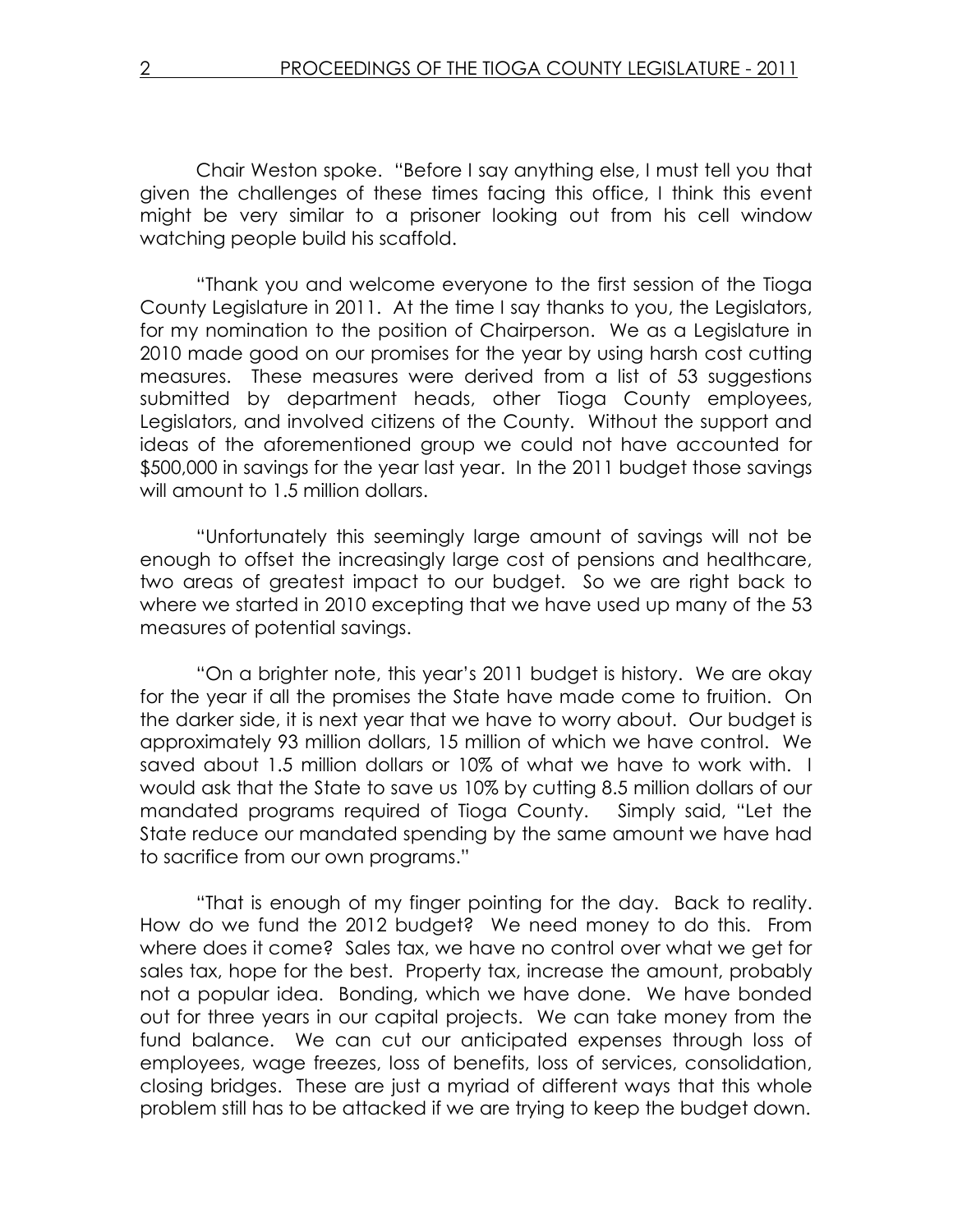"In a nutshell the buck stops here in more ways than one. We must continue in last year's direction. It is the duty of the Legislature to make tough decisions that will result in fair and equitable effort to serve the people of Tioga County. Thank you."

 County Clerk Woodburn swore in the two Election Commissioners, Bernadette Toombs, Republican Election Commissioner and John Langan, Democratic Election Commissioner.

The Chair announced the next order of business was the election of a Deputy Chair. Legislator McEwen nominated Legislator Sauerbrey, seconded by Legislator Sullivan. Legislator Sullivan moved to close the nominations, seconded by Legislator Hollenbeck. On roll call vote all members voted Aye and the Chair cast one ballot and Legislator Sauerbrey was appointed Deputy Chair of the Tioga County Legislature for a one year term.

County Clerk Robert Woodburn swore Legislator Sauerbrey in as Deputy Chair of the Tioga County Legislature for 2011.

 The Chair called for nominations for Public Information Officer. Legislator McEwen nominated Maureen Dougherty, seconded by Legislator Sauerbrey. Legislator Monell moved to close the nominations, seconded by Legislator McEwen. On roll call vote all Legislators voted for Maureen Dougherty as Public Information Officer, and the Chair cast one ballot and Maureen Dougherty was appointed Public Information Officer for a one year term.

 The Chair called for nominations for Republican Majority Leader. Legislator McEwen nominated Legislator Michael Roberts, seconded by Legislator Sauerbrey. Legislator Monell moved to close the nominations, seconded by Legislator McEwen. On roll call vote all Legislators voted for Legislator Michael Roberts as Republican Majority Leader, and the Chair cast one ballot and Legislator Michael Roberts was appointed Republican Majority Leader for a one year term.

Chair Weston asked if there were any disclosures to be made.

Legislator Hollenbeck stated. "I have no disclosures."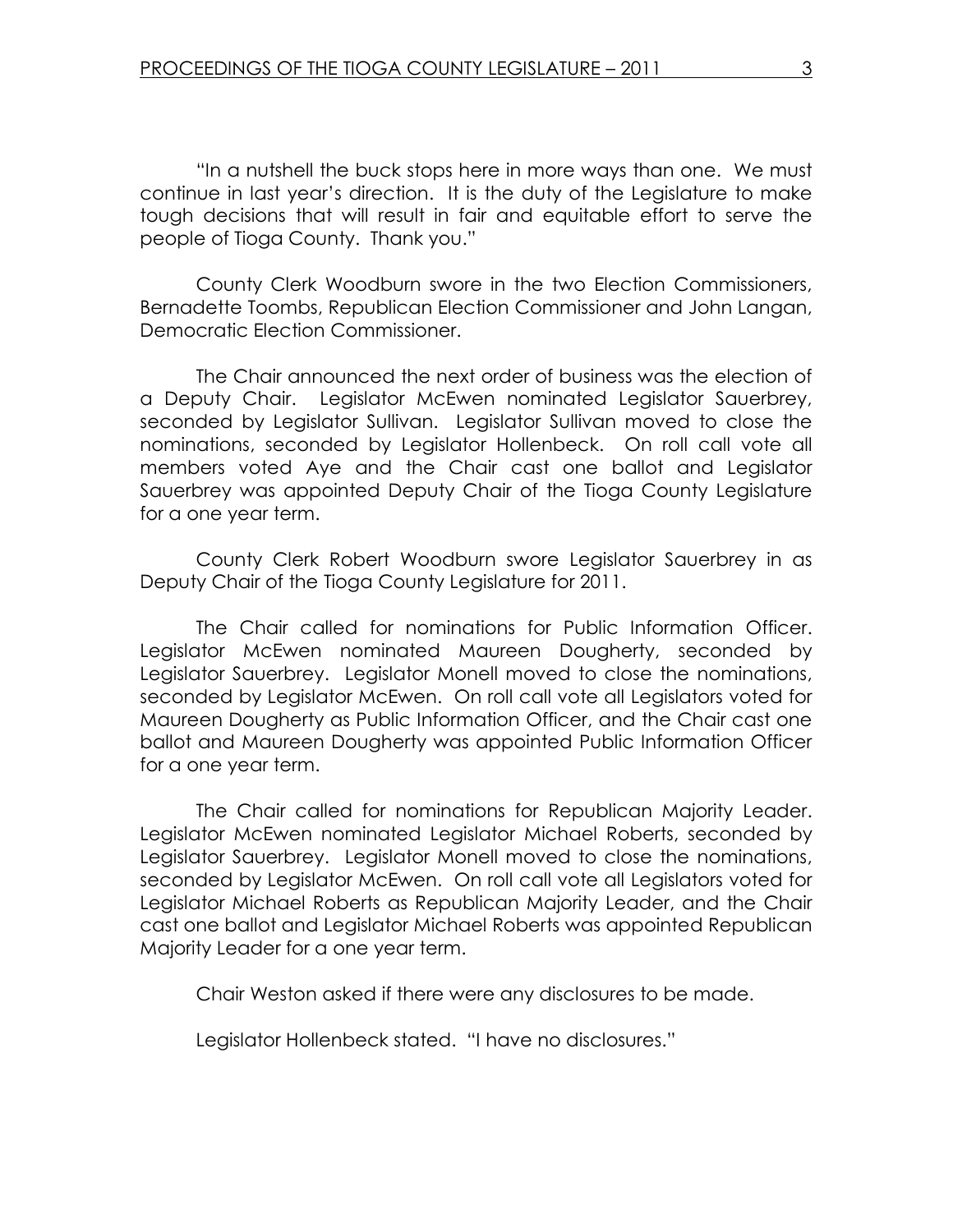Legislator Huttleston stated. "I have my own real estate appraisal business and I do no work for county properties that are to be sold or owned, or anything involving the County properties that would be a conflict of interest."

Legislator McEwen stated. "I have no disclosures."

Legislator Monell stated. "I have no disclosures."

Legislator/Chair Weston stated. "I have no disclosures."

Legislator Quinlan stated. "I have no disclosures."

Legislator Roberts stated. "I have no disclosures."

 Legislator Sauerbrey stated. "I work for the Tioga County Chamber of Commerce, but there is no tax money paid to that organization and I have no disclosures."

 Legislator Sullivan stated. "I am a partner in a commercial heating business and we do no business with any County properties."

 Legislator McEwen moved for the adoption of the following resolution, seconded by Legislator Monell.

REFERRED TO: LEGISLATIVE WORKSESSION COMMITTEE

RESOLUTION NO. 1–11 TRIPS AUTHORIZED

RESOLVED: That the Chair and the Clerk of the County Legislature, the County Attorney, and County Legislators be, and they hereby are, authorized to make such trips as their duties may require and that their actual and necessary expenses for travel, meals and lodging incurred on such trips be a County charge.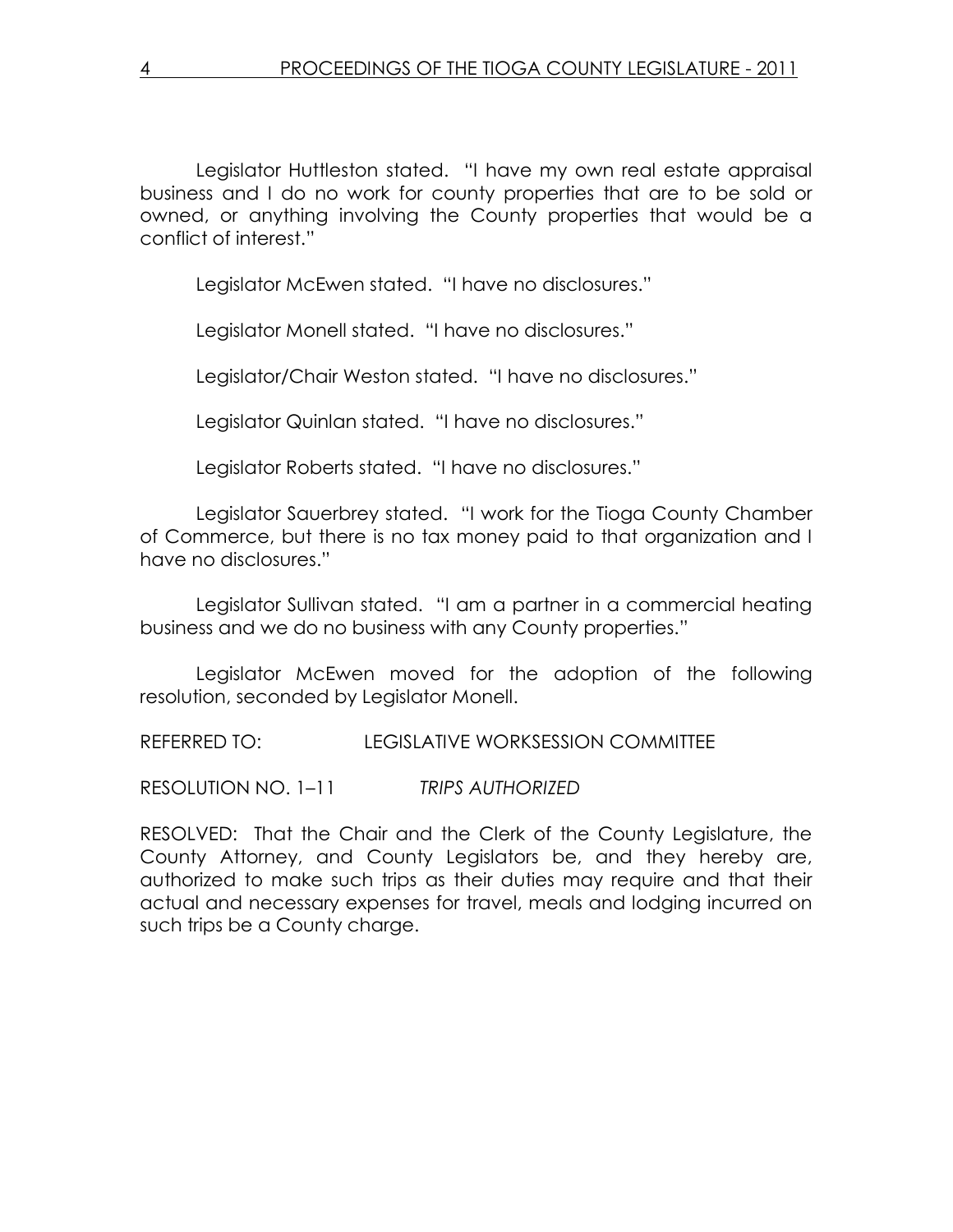No – None.

Absent – None.

RESOLUTION ADOPTED.

 Legislator Monell moved for the adoption of the following resolution, seconded by Legislator McEwen.

| REFERRED TO:        | <b>FINANCE COMMITTEE</b>                              |
|---------------------|-------------------------------------------------------|
| RESOLUTION NO. 2-11 | <b>DESIGNATION OF OFFICIAL</b><br><b>DEPOSITORIES</b> |

RESOLVED: That, pursuant to the powers vested in this Legislature by Section 212 of the County Law, as amended, the following Banks within New York State be, and they hereby are designated as depositories for the deposit of all monies received by the County Treasurer, to an amount not to exceed the sum set opposite the name of each Bank as follows:

| JP Morgan Chase Bank                  | \$25,000,000 |
|---------------------------------------|--------------|
| Chemung Canal Trust Company           | \$25,000,000 |
| Citizens Bank, N.A.                   | \$25,000,000 |
| Community Bank, N.A.                  | \$25,000,000 |
| HSBC Bank USA, N.A.                   | \$25,000,000 |
| M&T Bank                              | \$25,000,000 |
| Tioga State Bank                      | \$25,000,000 |
| National Bank and Trust Company, N.A. | \$25,000,000 |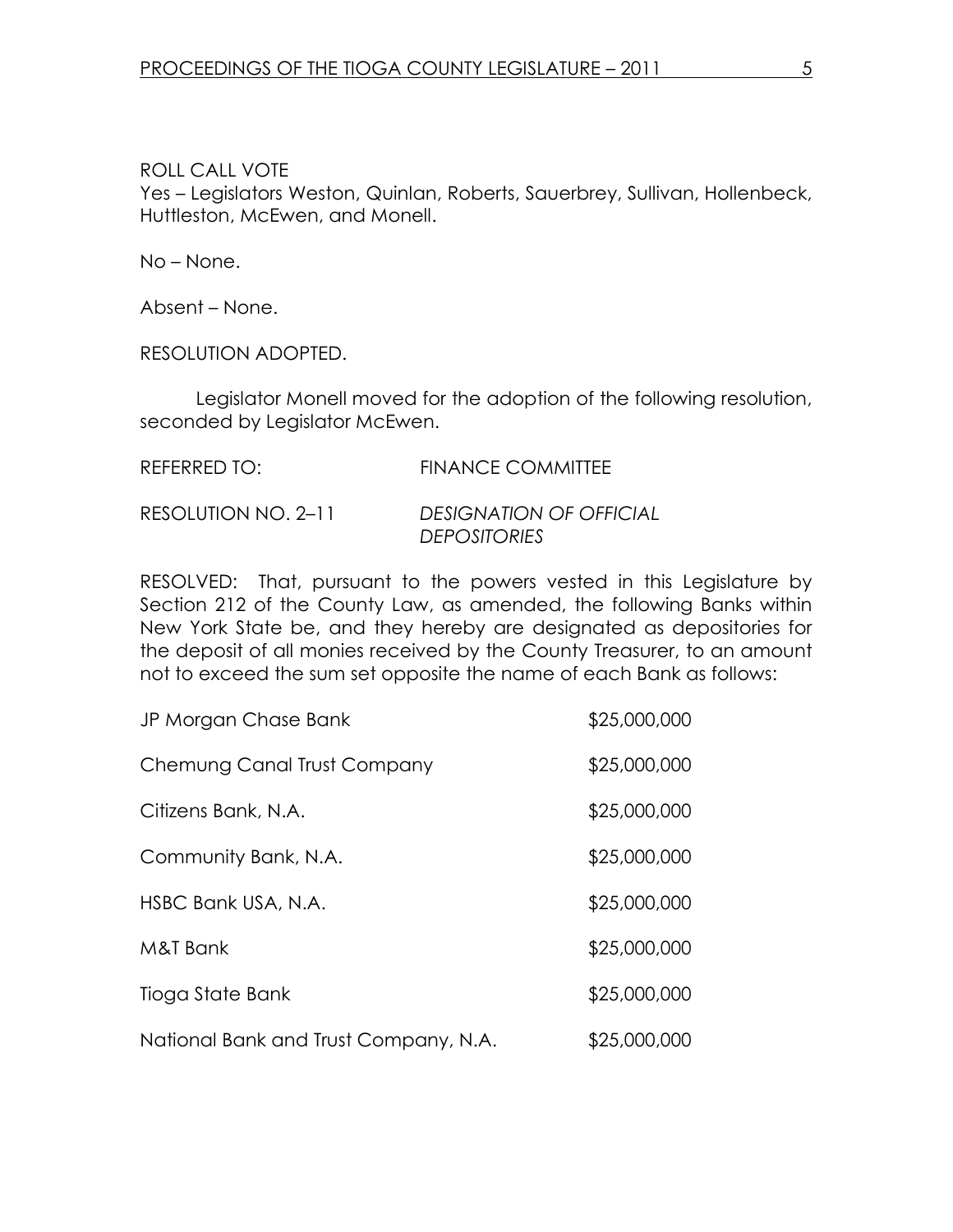No – None.

Absent – None.

RESOLUTION ADOPTED.

 Legislator Sullivan moved for the adoption of the following resolution, seconded by Legislator Sauerbrey.

#### REFERRED TO: LEGISLATIVE WORKSESSION COMMITTEE

RESOLUTION NO. 3–11 DESIGNATE OFFICIAL NEWSPAPERS

RESOLVED: That the Tioga County Courier and the Morning Times are hereby designated official newspapers for the publication of all local laws, notices and other matters required by law to be published pursuant to County Law δ214, Subd. 2; and be it further

RESOLVED: That the Press and Sun Bulletin, a daily newspaper, is hereby designated as the official newspaper for purposes of publishing all local laws, notices and other matters required by law to be published at such times that there is insufficient time to publish in the above two newspapers.

## ROLL CALL VOTE

Yes – Legislators Weston, Quinlan, Roberts, Sauerbrey, Sullivan, Hollenbeck, Huttleston, McEwen, and Monell.

No – None.

Absent – None.

RESOLUTION ADOPTED.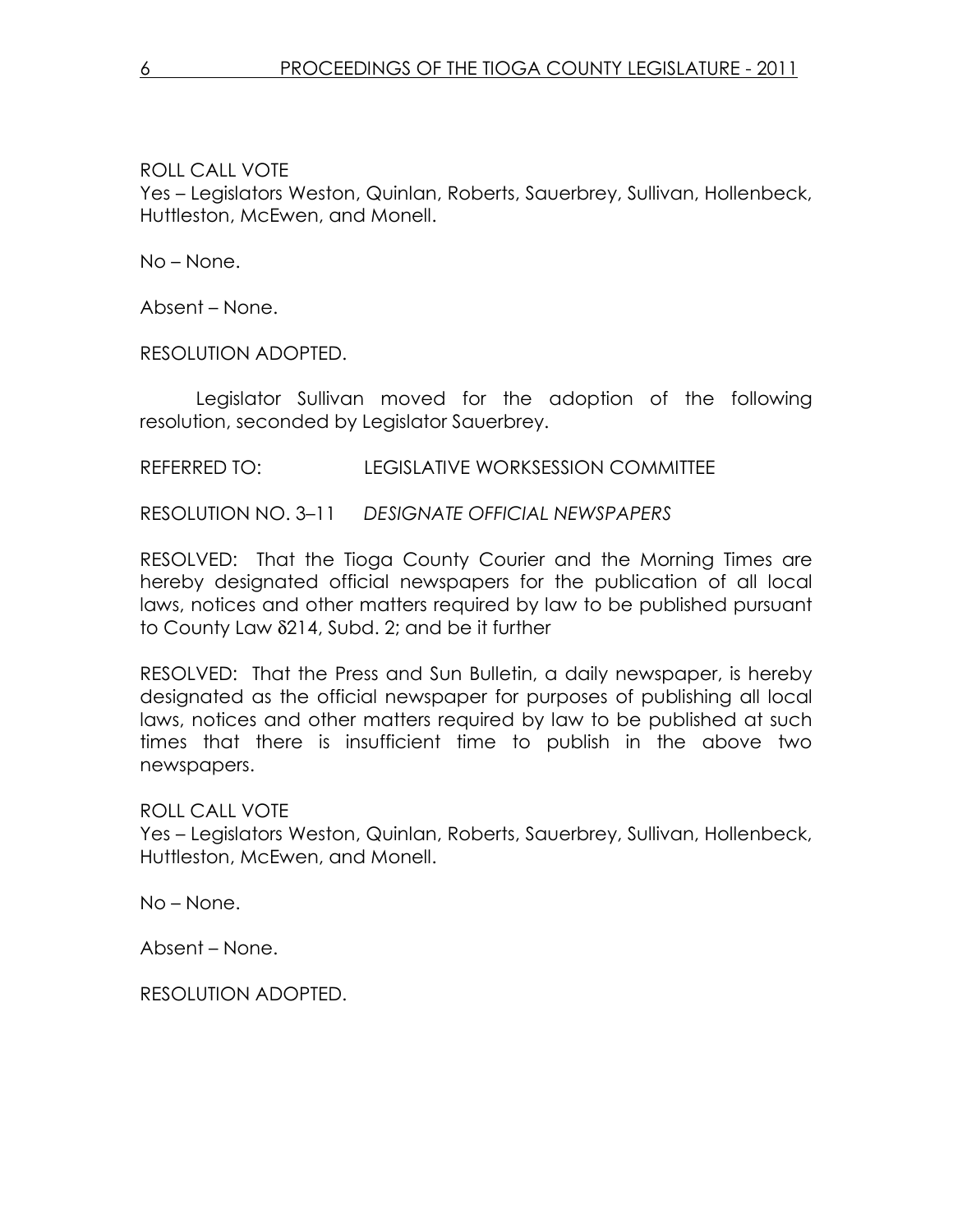Legislator Sauerbrey moved for the adoption of the following resolution, seconded by Legislator Monell.

### REFERRED TO: LEGISLATIVE WORKSESSION COMMITTEE

#### RESOLUTION NO. 4–11 DESIGNATION OF NEWSPAPER FOR REPUBLICAN PARTY

RESOLVED: That the Morning Times is hereby designated as the newspaper published in the County of Tioga for the Republican Party to publish the Election notices issued by the Secretary of State, and to publish the official canvass pursuant to County Law δ214, Subd. 1.

ROLL CALL VOTE Yes – Legislators Weston, Quinlan, Roberts, Sauerbrey, Sullivan, Hollenbeck, Huttleston, McEwen, and Monell.

No – None.

Absent – None.

RESOLUTION ADOPTED.

 Legislator Sauerbrey moved for the adoption of the following resolution, seconded by Legislator Sullivan.

REFERRED TO: LEGISLATIVE WORKSESSION COMMITTEE

RESOLUTION NO. 5–11 DESIGNATION OF NEWSPAPER FOR DEMOCRATIC PARTY

RESOLVED: That the Tioga County Courier is hereby designated as the newspaper published in the County of Tioga for the Democratic Party to publish the Election notices issued by the Secretary of State, and to publish the official canvass pursuant to County Law δ214, Subd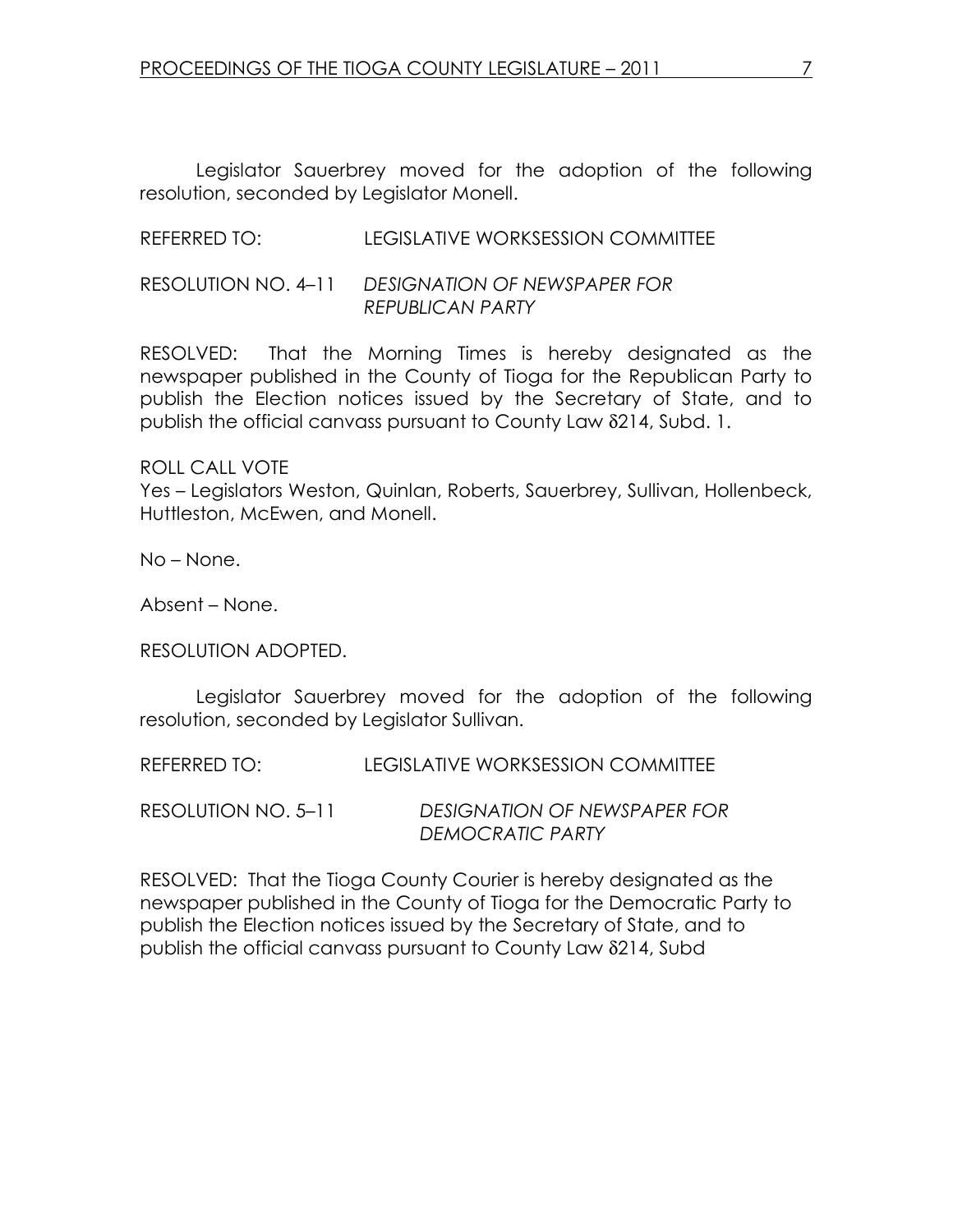No – None.

Absent – None.

RESOLUTION ADOPTED.

 Legislator Sullivan moved for the adoption of the following resolution, seconded by Legislator Hollenbeck.

REFERRED TO: LEGISLATIVE WORKSESSION COMMITTEE

RESOLUTION NO.  $6-11$  SET SALARY OF CHAIR

RESOLVED: That the salary of the Chair of the Tioga County Legislature be set at \$30,400 per year, which includes the salary received as County Legislator of \$9,400 and an additional \$21,000 to serve as Chair.

ROLL CALL VOTE Yes – Legislators Weston, Quinlan, Roberts, Sauerbrey, Sullivan, Hollenbeck, Huttleston, McEwen, and Monell.

No – None.

Absent – None.

RESOLUTION ADOPTED.

 Legislator Hollenbeck moved for the adoption of the following resolution, seconded by Legislator Monell.

REFERRED TO: LEGISLATIVE WORKSESSION COMMITTEE

RESOLUTION NO. 7–11 FIX DATES AND TIMES OF TIOGA COUNTY LEGISLATIVE **MEETINGS**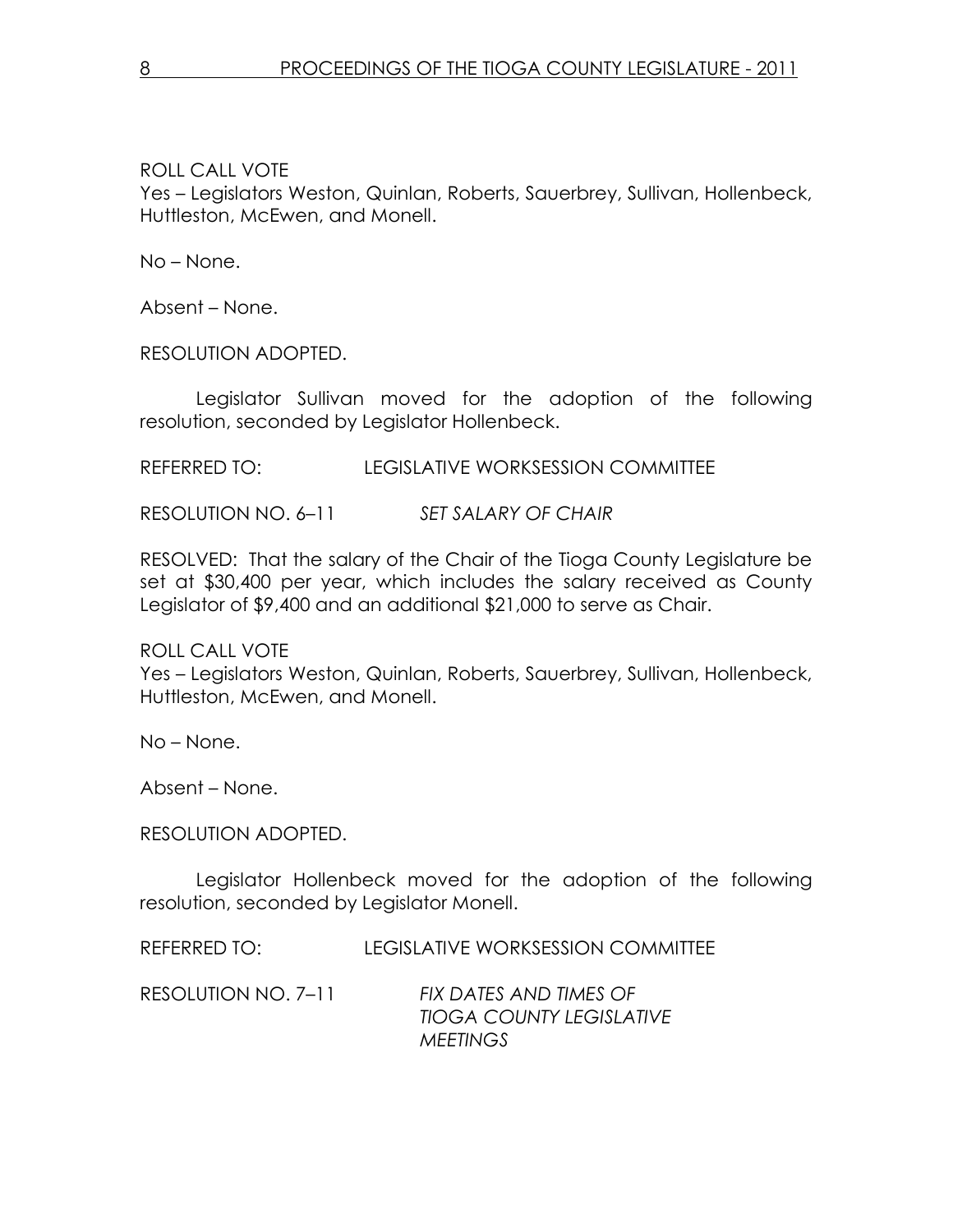RESOLVED: That the Tioga County Legislature during 2011 shall meet regularly in the Edward D. Hubbard Auditorium of the County Office Building, 56 Main Street, Owego, New York at 1:30 P.M. on the Tuesday following Committees which are held during the first full work week of the month; and be it further

RESOLVED: That the, March, June, September and December 2011 Legislative meetings shall be held at 6:00 P.M.

#### ROLL CALL VOTE

Yes – Legislators Weston, Quinlan, Roberts, Sauerbrey, Sullivan, Hollenbeck, Huttleston, McEwen, and Monell.

No – None.

Absent – None.

RESOLUTION ADOPTED.

 Legislator Huttleston moved for the adoption of the following resolution, seconded by Legislator Hollenbeck.

RESOLUTION NO. 8-11 APPOINTMENT OF ADMINISTRATIVE CORONER

WHEREAS: The Tioga County Coroners have selected an Administrative Coroner for 2011; and

WHEREAS: Such Administrative Coroner will perform the supervisory duties of managing their budget, paying the bills, and various office functions of the Coroner's office; and

WHEREAS: The Administrative Coroner will have no supervisory authority over the other Coroners; therefore be it

RESOLVED: That W. Stewart Bennett, Tioga County Coroner, has been selected by the four duly elected County Coroners to be designated as the Administrative Coroner for 2011 and be given a stipend of \$3,000.00 as set forth in the County budget.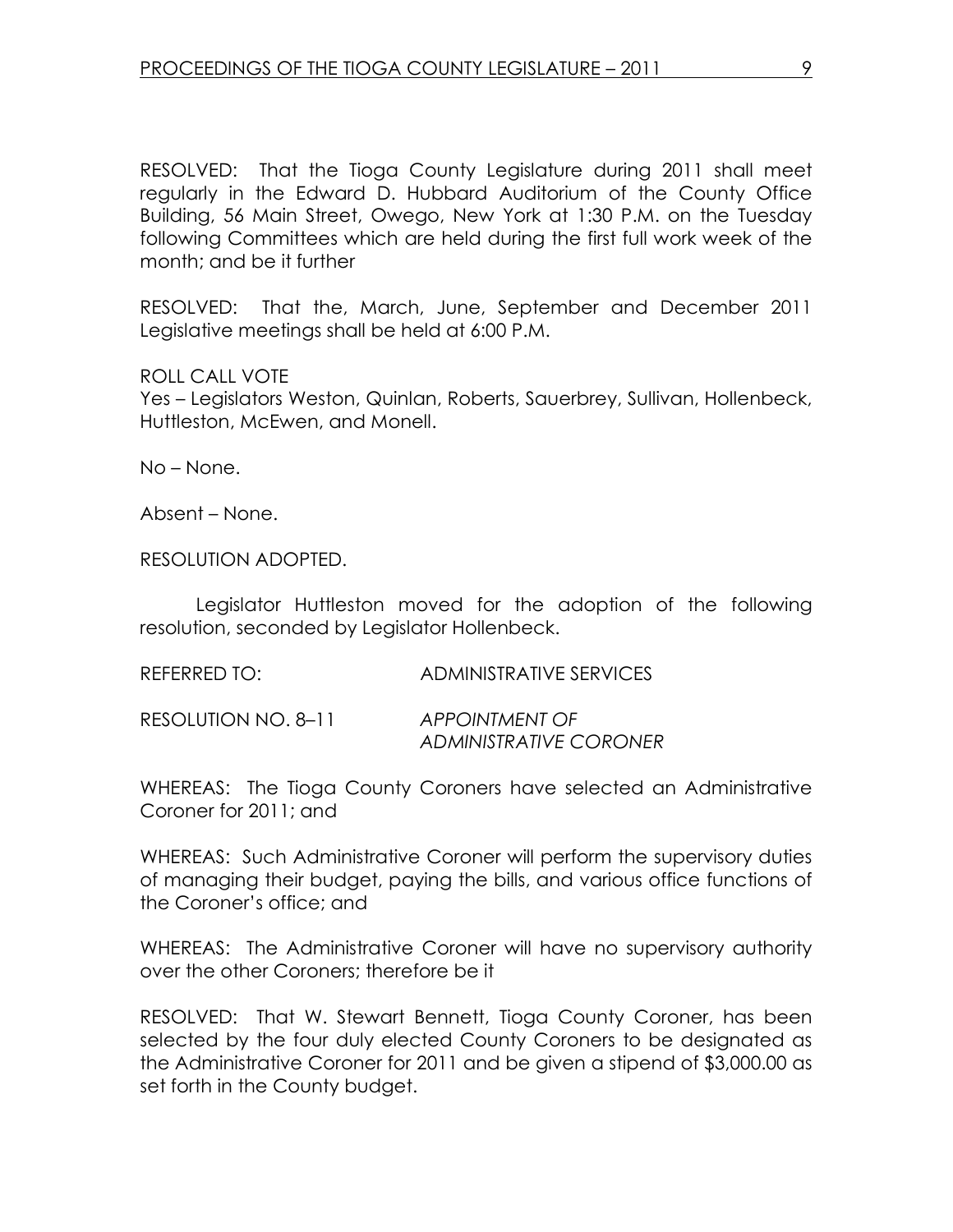No – None.

Absent – None.

RESOLUTION ADOPTED.

 Legislator McEwen moved for the adoption of the following resolution, seconded by Legislator Hollenbeck.

| REFERRED TO: | <b>LEGISLATIVE WORKSESSION</b> |
|--------------|--------------------------------|
|              |                                |

RESOLUTION NO. 9–11 APPOINT DIRECTORS SOIL & WATER CONSERVATION **DISTRICT** 

RESOLVED: That Legislators Dale Weston and Tracy Monell are hereby appointed Directors of the Tioga County Soil and Water Conservation District for a one year term of January 1, 2011 through December 31, 2011; and be it further

RESOLVED: That John King is hereby appointed the Pomona Grange Representative to the Tioga County Soil and Water Conservation District for a three year term of January 1, 2011 through December 31, 2013.

ROLL CALL VOTE

Yes – Legislators Weston, Quinlan, Roberts, Sauerbrey, Sullivan, Hollenbeck, Huttleston, McEwen, and Monell.

No – None.

Absent – None.

RESOLUTION ADOPTED.